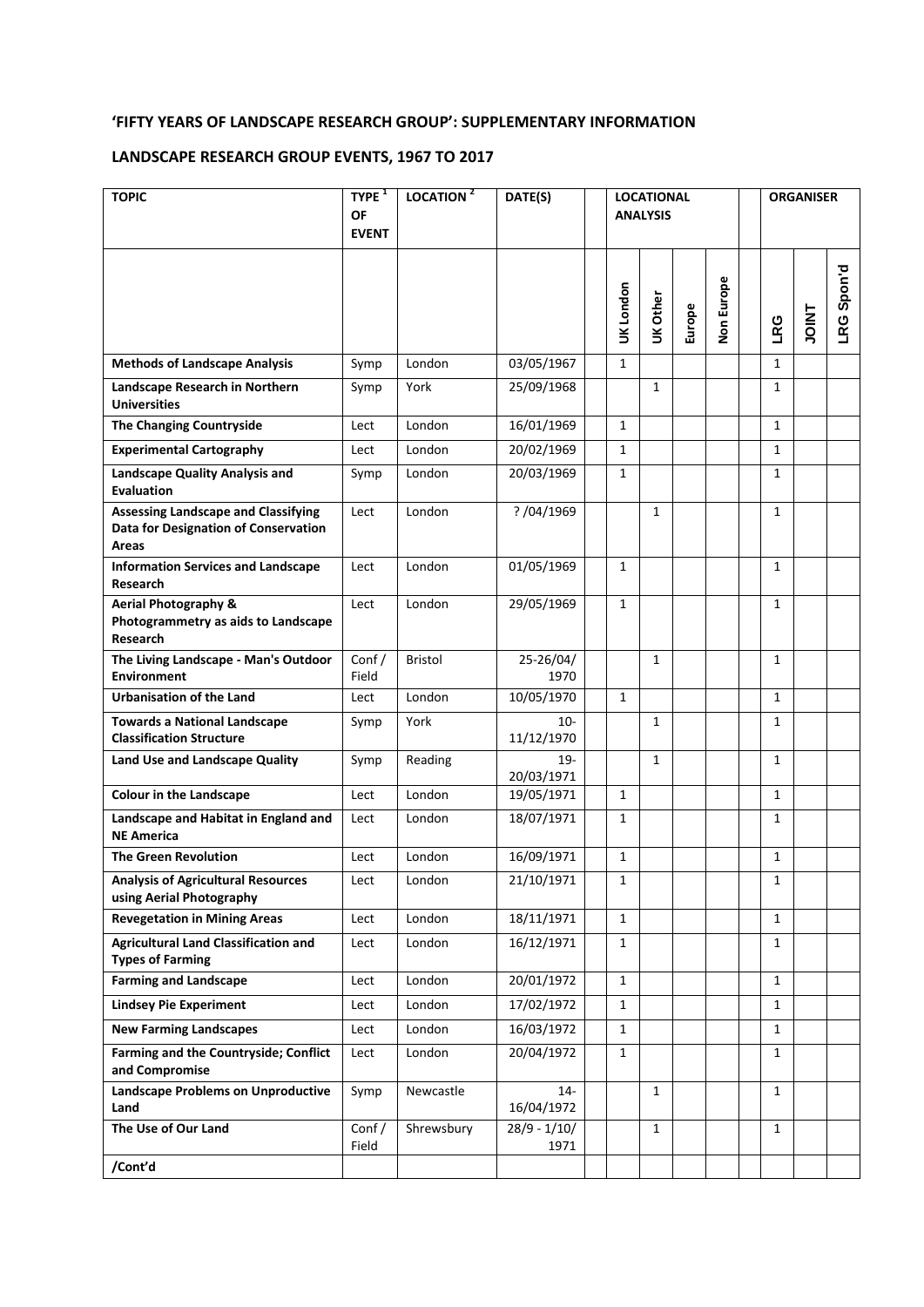| What We've Found - An                                                             | Lect           | London                     | 12/09/1972           | $\mathbf{1}$ |              |  |              | $\mathbf{1}$ |  |
|-----------------------------------------------------------------------------------|----------------|----------------------------|----------------------|--------------|--------------|--|--------------|--------------|--|
| environmental journalist speaks<br><b>Natural Resources</b>                       | Lect           | London                     | 10/10/1972           | $\mathbf{1}$ |              |  |              | $\mathbf{1}$ |  |
|                                                                                   |                | London                     |                      | $\mathbf{1}$ |              |  |              | $\mathbf{1}$ |  |
| <b>Urban Landscapes &amp; Noise</b>                                               | Lect           |                            | 12/12/1972           |              |              |  |              |              |  |
| <b>Engineering and Roads</b>                                                      | Lect           | London                     | 09/01/1973           | $\mathbf{1}$ |              |  |              | $\mathbf{1}$ |  |
| <b>Housing</b>                                                                    | Lect           | London                     | 13/02/1973           | $\mathbf{1}$ |              |  |              | 1            |  |
| <b>Effects of the Common Market on</b><br>Landscape                               | Lect           | London                     | 13/03/1973           | $\mathbf{1}$ |              |  |              | $\mathbf{1}$ |  |
| <b>Rural Land Use</b>                                                             | Lect           | London                     | 12/06/1973           | $\mathbf{1}$ |              |  |              | $\mathbf{1}$ |  |
| Landscape Problems of the Urban<br><b>Fringe</b>                                  | Conf           | London                     | 6-<br>8/04/1973      | $\mathbf{1}$ |              |  | 1            |              |  |
| Man and Nature in the City [Nature in<br><b>Cities</b> ]                          | Conf           | Manchester                 | $29 -$<br>31/03/1974 |              | $\mathbf{1}$ |  |              | $\mathbf{1}$ |  |
| <b>Practical Applications of Landscape</b><br><b>Research</b>                     | Symp           | Silsoe                     | 29/05/1975           |              | $\mathbf{1}$ |  | $\mathbf{1}$ |              |  |
| <b>Land Resources for Recreation in</b><br><b>Scotland</b>                        | Symp           | Perth                      | $5-$<br>7/09/1975    |              | 1            |  |              | $\mathbf{1}$ |  |
| <b>Countryside Perception</b>                                                     | Symp           | Castleton<br>(Derbys)      | $27 -$<br>29/02/1976 |              | 1            |  | 1            |              |  |
| The Aesthetics of Landscape                                                       | Conf           | Hull                       | $17 -$<br>19/09/1976 |              | $\mathbf{1}$ |  | 1            |              |  |
| The Challenge of Landscape Change:<br><b>Research Needs and Priorities</b>        | Conf           | London                     | 18/05/1977           | $\mathbf{1}$ |              |  | 1            |              |  |
| Policies for Landscapes under<br><b>Pressure</b>                                  | Conf           | Exeter                     | $22 -$<br>24/09/1978 |              | $\mathbf{1}$ |  | $\mathbf{1}$ |              |  |
| <b>Landscape Evaluation in Planning</b><br><b>Rural Areas</b>                     | Symp           | Manchester                 | $20 -$<br>21/01/1979 |              | $\mathbf{1}$ |  |              | 1            |  |
| <b>Ecological Principles of Urban</b><br>Landscape Renewal                        | Symp           | Liverpool                  | $6-$<br>8/04/1979    |              | $\mathbf{1}$ |  |              | 1            |  |
| The Northfield Report: Ownership of<br><b>Agricultural Land and the Landscape</b> | Conf           | London                     | 05/10/1979           | $\mathbf{1}$ |              |  |              | 1            |  |
| The Countryside Review Committee<br>and the Countryside Heritage                  | Conf           | Sheffield                  | 24/03/1980           |              | $\mathbf{1}$ |  | 1            |              |  |
| <b>English Landscape Parks</b>                                                    | Symp           | London                     | 29/11/1980           | $\mathbf{1}$ |              |  | $\mathbf{1}$ |              |  |
| Landscape History of St James' and<br>Green Parks                                 | Field          | London                     | 15/05/1981           | $\mathbf{1}$ |              |  | $\mathbf{1}$ |              |  |
| Lowland Small Woods - past perfect,<br>present indicative, future conditional?    | Conf           | Hertford                   | 04/07/1981           |              | 1            |  | 1            |              |  |
| <b>Literature and Landscape</b>                                                   | Conf           | Durham                     | $2 -$<br>4/10/1981   |              | $\mathbf{1}$ |  | $\mathbf{1}$ |              |  |
| The Renewal of Inner City Parks and<br>Landscapes                                 | Conf           | Manchester                 | $23 -$<br>25/04/1982 |              | $\mathbf{1}$ |  |              | 1            |  |
| Halvergate: Politics and Landscape<br>Protection                                  | Lect           | London                     | 13/10/1982           | $\mathbf{1}$ |              |  | 1            |              |  |
| <b>What Future for Upland Scenery?</b>                                            | Symp           | London                     | 10/06/1983           | $\mathbf{1}$ |              |  | $\mathbf{1}$ |              |  |
| <b>Landscape and Painting</b>                                                     | Conf           | Exeter                     | $14-$<br>16/10/1983  |              | $\mathbf{1}$ |  | 1            |              |  |
| <b>Meanings and Values in Landscape</b>                                           | Conf           | London                     | 04/04/1984           | $\mathbf{1}$ |              |  | $\mathbf{1}$ |              |  |
| <b>Meanings and Values in Landscape</b>                                           | Symp           | Bishops<br>Stortford       | 5-<br>6/04/1984      |              | $\mathbf{1}$ |  | $\mathbf{1}$ |              |  |
| <b>Rural Development and Conservation:</b><br><b>New Approaches</b>               | Symp           | Castleton<br>(Derbys)      | 5-<br>7/11/1984      |              | 1            |  |              | $\mathbf{1}$ |  |
| <b>Dedham Vale: Views about Views</b>                                             | Conf/<br>Field | East Bergholt<br>(Suffolk) | $26 -$<br>28/04/1985 |              | $\mathbf{1}$ |  | 1            |              |  |
| /Cont'd                                                                           |                |                            |                      |              |              |  |              |              |  |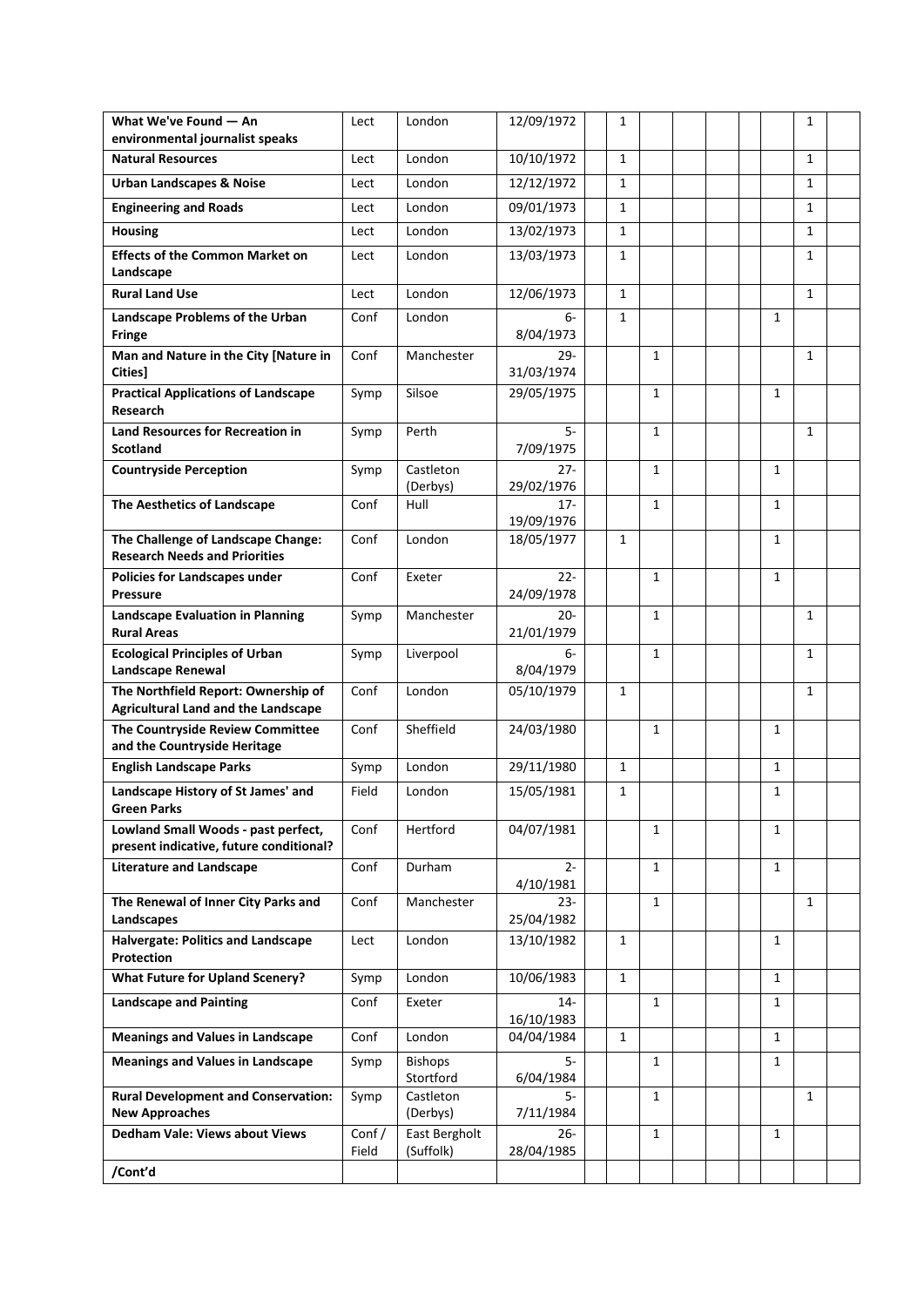| Nature, Landscape and Community:<br>People and their Local Landscapes                                              | Conf                  | Birmingham                        | 09/05/1986           |              | $\mathbf{1}$ |              |  | 1 |              |              |
|--------------------------------------------------------------------------------------------------------------------|-----------------------|-----------------------------------|----------------------|--------------|--------------|--------------|--|---|--------------|--------------|
| <b>Observing Australia: Space,</b><br><b>Environment and Society</b>                                               | Conf                  | Exeter                            | ? / 04 / 1987        |              | $\mathbf{1}$ |              |  |   | 1            |              |
| Nature and Landscape: the Great<br><b>Divide</b>                                                                   | Conf                  | Birmingham                        | ?/04/1987            |              | 1            |              |  | 1 |              |              |
| <b>Theatre and Landscape</b>                                                                                       | Conf                  | <b>Buxton</b>                     | 10/11/1987           |              | $\mathbf{1}$ |              |  | 1 |              |              |
| <b>Landscape Strategies</b>                                                                                        | Conf                  | York                              | ?/07/1988            |              | 1            |              |  | 1 |              |              |
| <b>Environmental Impact Assessment</b>                                                                             | Conf                  | Birmingham                        | 15/03/1989           |              | $\mathbf{1}$ |              |  |   | $\mathbf{1}$ |              |
| <b>Landscape and Sculpture</b>                                                                                     | Conf                  | Manchester                        | $1 -$<br>3/09/1989   |              | 1            |              |  | 1 |              |              |
| <b>River Landscapes</b>                                                                                            | Field                 | Egham                             | ? 09/1989            |              | $\mathbf{1}$ |              |  | 1 |              |              |
| Landscape, Heritage and National<br>Identity                                                                       | Conf                  | Nottingham                        | $19-$<br>21/09/1990  |              | 1            |              |  | 1 |              |              |
| Photography and the Landscape                                                                                      | Conf                  | Gregynog<br>(Powys)               | $25 -$<br>27/09/1991 |              | 1            |              |  | 1 |              |              |
| Landscapes in a New Europe: policies<br>for managing the diversity of<br>European regional landscape<br>identities | Conf                  | Blois (France)                    | 5-<br>7/10/1992      |              |              | $\mathbf{1}$ |  |   | 1            |              |
| <b>Mapping Landscapes</b>                                                                                          | Conf                  | Aberystwyth                       | $22 -$<br>24/04/1993 |              | $\mathbf{1}$ |              |  |   | 1            |              |
| The Place of Music in Landscape                                                                                    | Conf                  | London                            | $13 -$<br>14/09/1993 | $\mathbf{1}$ |              |              |  |   | $\mathbf{1}$ |              |
| The Hidden Values of the Urban<br>Landscape                                                                        | Symp                  | Durham                            | 02/10/1993           |              | $\mathbf{1}$ |              |  | 1 |              |              |
| Landscapes of Fear                                                                                                 | Conf                  | London                            | 25/05/1994           | $\mathbf{1}$ |              |              |  |   | $\mathbf{1}$ |              |
| Popular Garden Landscapes: Design<br>and Promotion                                                                 | Conf                  | London                            | $14-$<br>15/09/1995  | 1            |              |              |  | 1 |              |              |
| Landscapes in the Environmentally<br><b>Sensitive Areas (ESAs)</b>                                                 | Conf                  | Newton<br>Abbot                   | 18/07/1996           |              | 1            |              |  | 1 |              |              |
| Landscapes of Leisure and Pleasure                                                                                 | Conf                  | Peterborough                      | $19 -$<br>20/11/1996 |              | $\mathbf{1}$ |              |  |   | $\mathbf{1}$ |              |
| <b>Landscapes of Defence</b>                                                                                       | Conf                  | Oxford                            | 30/05/1998           |              | 1            |              |  |   | 1            |              |
| Offa's Dyke and Glyndwr's Way                                                                                      | Field                 | Knighton,                         | ?/09/2000            |              | 1            |              |  | 1 |              |              |
| Sustainable landscapes in a new<br><b>Europe</b>                                                                   | Conf                  | Nove Hrady<br>(Czech<br>Republic) | ?/06/2001            |              |              | 1            |  |   |              | $\mathbf{1}$ |
| The New Countryside: Perspectives on<br><b>Rural Change</b>                                                        | Sem'r                 | <b>Belfast</b>                    | 15/05/2002           |              | $\mathbf{1}$ |              |  |   |              | $\mathbf{1}$ |
| <b>The Dartmoor Landscape</b>                                                                                      | Field                 | Moreton-<br>hampstead             | 09/05/2003           |              | $\mathbf{1}$ |              |  | 1 |              |              |
| Critical Spaces - the Urban Landscape<br>as a Site of Power                                                        | Symp                  | Plymouth                          | 18-<br>19/09/2003    |              | $\mathbf{1}$ |              |  | 1 |              |              |
| Landscape as Heritage                                                                                              | Conf                  | Newcastle                         | ?/09/2004            |              | $\mathbf{1}$ |              |  |   |              | $\mathbf{1}$ |
| <b>Common Ground</b>                                                                                               | Exhib<br>and<br>Sem'r | Rugby                             | ?/10/2005            |              | 1            |              |  |   |              | 1            |
| Recording Wildest Wales-Eryri as an<br>inspiration for artists                                                     | Field /<br>Sem'r      | Snowdonia                         | 5-<br>6/10/2007      |              | $\mathbf{1}$ |              |  |   | $\mathbf{1}$ |              |
| <b>Implementing the European</b><br><b>Landscape Convention</b>                                                    | Conf                  | Sheffield                         | $19 -$<br>20/11/2007 |              | $\mathbf{1}$ |              |  | 1 |              |              |
| <b>Landscape and Sustainable</b>                                                                                   | Conf                  | Lille (France)                    | 3-                   |              | $\mathbf{1}$ |              |  |   | 1            |              |
| <b>Development</b>                                                                                                 |                       |                                   | 4/04/2008            |              |              |              |  |   |              |              |
| /Cont'd                                                                                                            |                       |                                   |                      |              |              |              |  |   |              |              |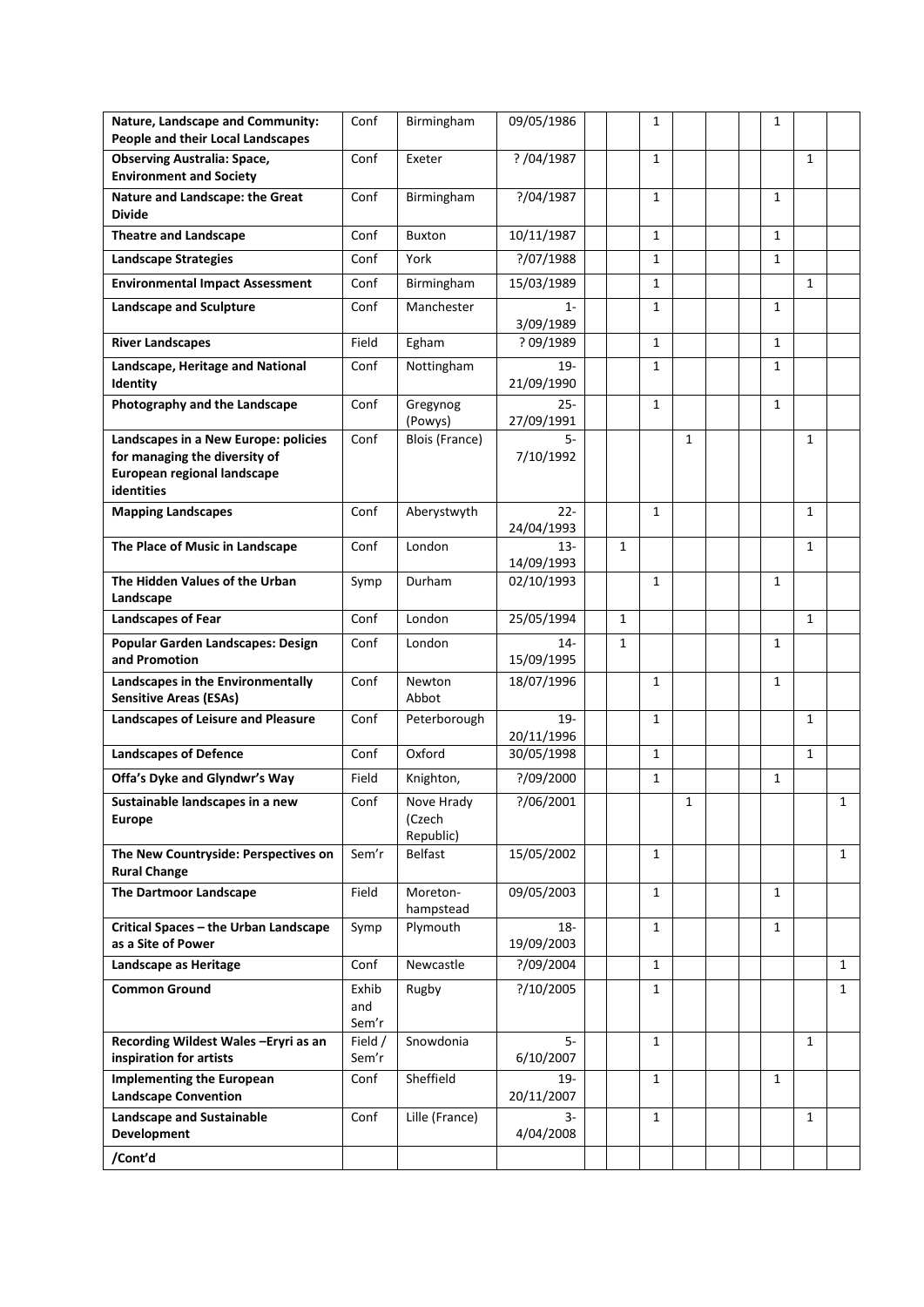| Reframing the future of the European<br>Landscape - Policy Visions and<br><b>Research Support</b>                         | Sem'r           | Stresa (Italy)                    | $23 -$<br>24/05/2008    |              |                | 1            |  |              |              | 1            |
|---------------------------------------------------------------------------------------------------------------------------|-----------------|-----------------------------------|-------------------------|--------------|----------------|--------------|--|--------------|--------------|--------------|
| <b>Landscape and Theory</b>                                                                                               | Sem'r           | Nottingham                        | 26/06/2008              |              | $\mathbf{1}$   |              |  |              |              | $\mathbf{1}$ |
| Local Implementation of the<br><b>European Landscape Convention</b>                                                       | Conf            | Nove Hrady<br>(Czech<br>Republic) | $27 -$<br>30/05/2009    |              |                | 1            |  |              | 1            |              |
| <b>Reassessing Landscape Drivers and</b><br>the Globalist Environmental Agenda                                            | Sem'r           | Alnarp<br>(Sweden)                | 07/10/2010              |              |                | $\mathbf{1}$ |  |              | $\mathbf{1}$ |              |
| Landscape Architecture: Back to<br><b>Basics</b>                                                                          | Conf            | Edinburgh                         | 7-<br>8/04/2010         |              |                | 1            |  |              | 1            |              |
| Post-Industrial Landscapes - Insights<br>from Art, Geography and Landscape<br><b>Architecture</b>                         | Sem'r           | London                            | 02/09/2010              | $\mathbf{1}$ |                |              |  |              | $\mathbf{1}$ |              |
| Landscape and Living with<br><b>Environmental Challenge and Change</b>                                                    | Sem'r           | London                            | 03/09/2010              | $\mathbf{1}$ |                |              |  |              | 1            |              |
| Afforestation, Landscape and<br><b>Ecosystems</b>                                                                         | Conf/<br>Field  | Trossachs                         | $14-$<br>15/06/2011     |              | 1              |              |  |              | 1            |              |
| <b>Landscapes of Education</b>                                                                                            | Sem'r           | London                            | ?/09/2011               | $\mathbf{1}$ |                |              |  |              |              | $\mathbf{1}$ |
| <b>Transforming Practice in Landscape</b><br>Research                                                                     | Symp            | Glasgow                           | ?/10/2011               |              | 1              |              |  |              |              | 1            |
| <b>Eden to Earth Day: Landscape</b><br><b>Restoration and Mission as Metaphor</b>                                         | Lect            | London                            | 01/12/2011              | $\mathbf{1}$ |                |              |  | $\mathbf{1}$ |              |              |
| New Energy - new energy landscapes<br>- new perspectives for landscape<br>research?                                       | Sem'r           | Erkner<br>(Germany)               | $26 -$<br>27/04/2012    |              |                | $\mathbf{1}$ |  |              | $\mathbf{1}$ |              |
| Re-Theorising Heritage: Landscapes of<br><b>Heritage and Heritage Landscapes</b>                                          | Conf            | Gothenburg<br>(Sweden)            | $5-$<br>8/06/2012       |              |                | 1            |  |              |              | $\mathbf{1}$ |
| The Ethics and Aesthetics of<br><b>Architecture and Environment</b>                                                       | Conf            | Newcastle                         | $11 -$<br>13/07/2012    |              | $\mathbf{1}$   |              |  |              |              | $\mathbf{1}$ |
| Sublime Snowdonia                                                                                                         | Conf/<br>Field  | Snowdonia                         | $21 -$<br>23/09/2012    |              | $\mathbf{1}$   |              |  | 1            |              |              |
| <b>Landscape and Human Destiny</b>                                                                                        | Lect            | London                            | 06/12/2012              | $\mathbf{1}$ |                |              |  | 1            |              |              |
| How did People in Medieval Cornwall<br>perceive their Environment                                                         | Field           | Falmouth                          | $25 -$<br>26/04/2013    |              | $\mathbf{1}$   |              |  |              | $\mathbf{1}$ |              |
| <b>Changing Landscapes: Changing</b><br><b>Power Structures</b>                                                           | Sem'r           | Rottenburg<br>(Germany)           | $26 -$<br>27/09/2013    |              |                | $\mathbf{1}$ |  |              |              | 1            |
| The Forest is Moving: a Future Forest                                                                                     | Sem'r           | Kinloch<br>Rannoch                | $21 - 23/11/$<br>2013   |              | 1              |              |  | 1            |              |              |
| The Difficulties of Designing Future<br><b>Coastlines in the Face of Climate</b><br>Change                                | Lect            | London                            | 05/12/2013              | $\mathbf{1}$ |                |              |  | 1            |              |              |
| <b>Between Space and Place: The Future</b><br>of Landscape Characterization, and<br>the Future Character of Landscape     | Symp            | Stockholm<br>(Sweden)             | 3-<br>4/03/2014         |              |                | 1            |  |              | $\mathbf{1}$ |              |
| <b>Combining Scientific Expertise with</b><br>Participation: the Challenge of the<br><b>European Landscape Convention</b> | Conf            | <b>Brussels</b><br>(Belgium)      | $28 -$<br>29/04/2014    |              |                | $\mathbf{1}$ |  |              | 1            |              |
| Landscape and culture - how can<br>society value its cultural landscapes?                                                 | Sem'r           | Gothenburg<br>(Sweden)            | 09/09/2014              |              |                | 1            |  |              |              | $\mathbf{1}$ |
| Image, Instinct and Imagination:<br>Landscape as a Sign Language                                                          | Exhib           | London,<br>Halifax,<br>Edinburgh  | $31/03 -$<br>4/10/2014  | $\mathbf{1}$ | $\overline{2}$ |              |  |              |              | $\mathbf{1}$ |
| <b>Some Miraculous Promised Land</b>                                                                                      | Exhib<br>/Field | Snowdonia                         | $13/09 -$<br>15/11/2014 |              | 1              |              |  |              |              | $\mathbf{1}$ |
| /Cont'd                                                                                                                   |                 |                                   |                         |              |                |              |  |              |              |              |